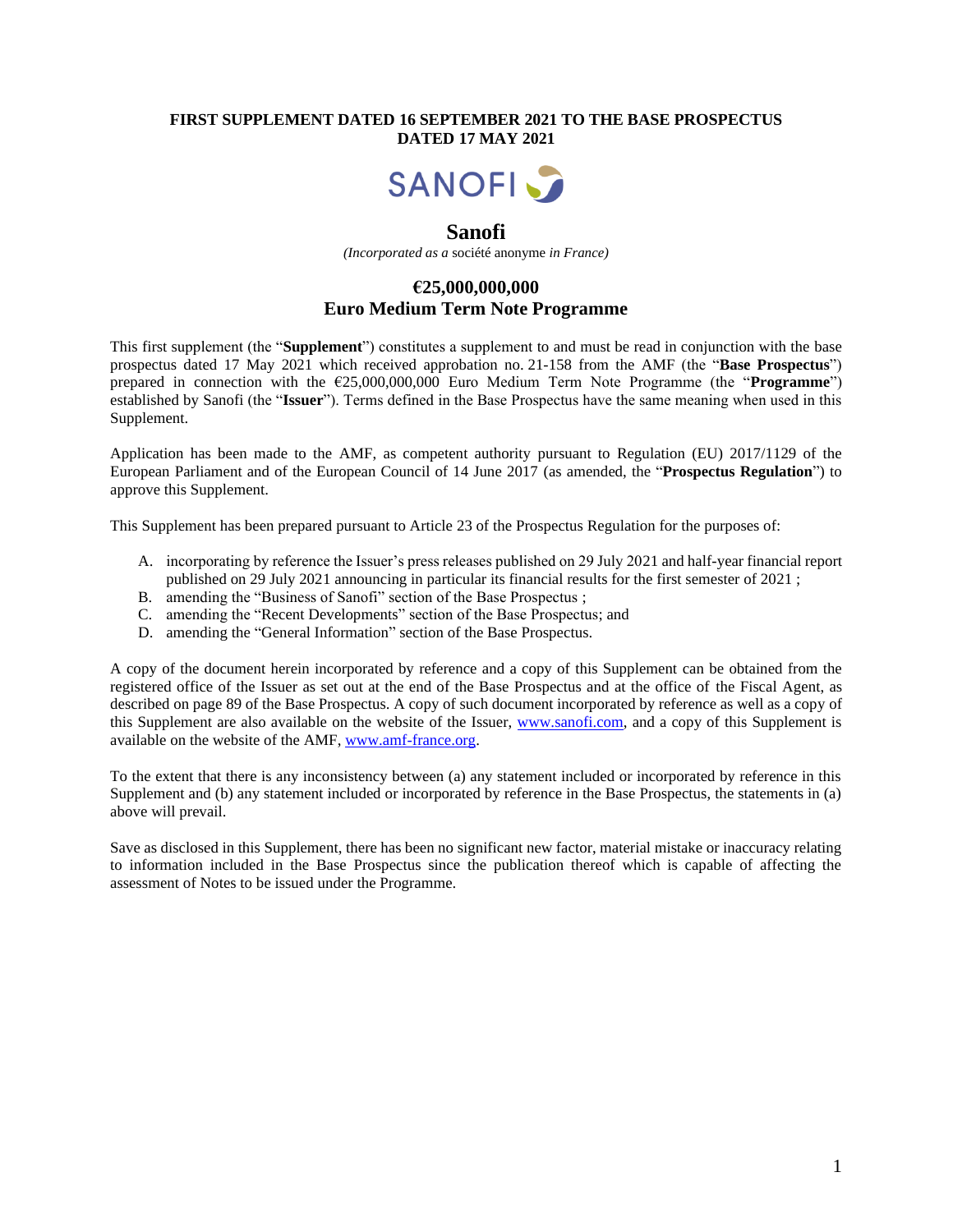# **TABLE OF CONTENTS**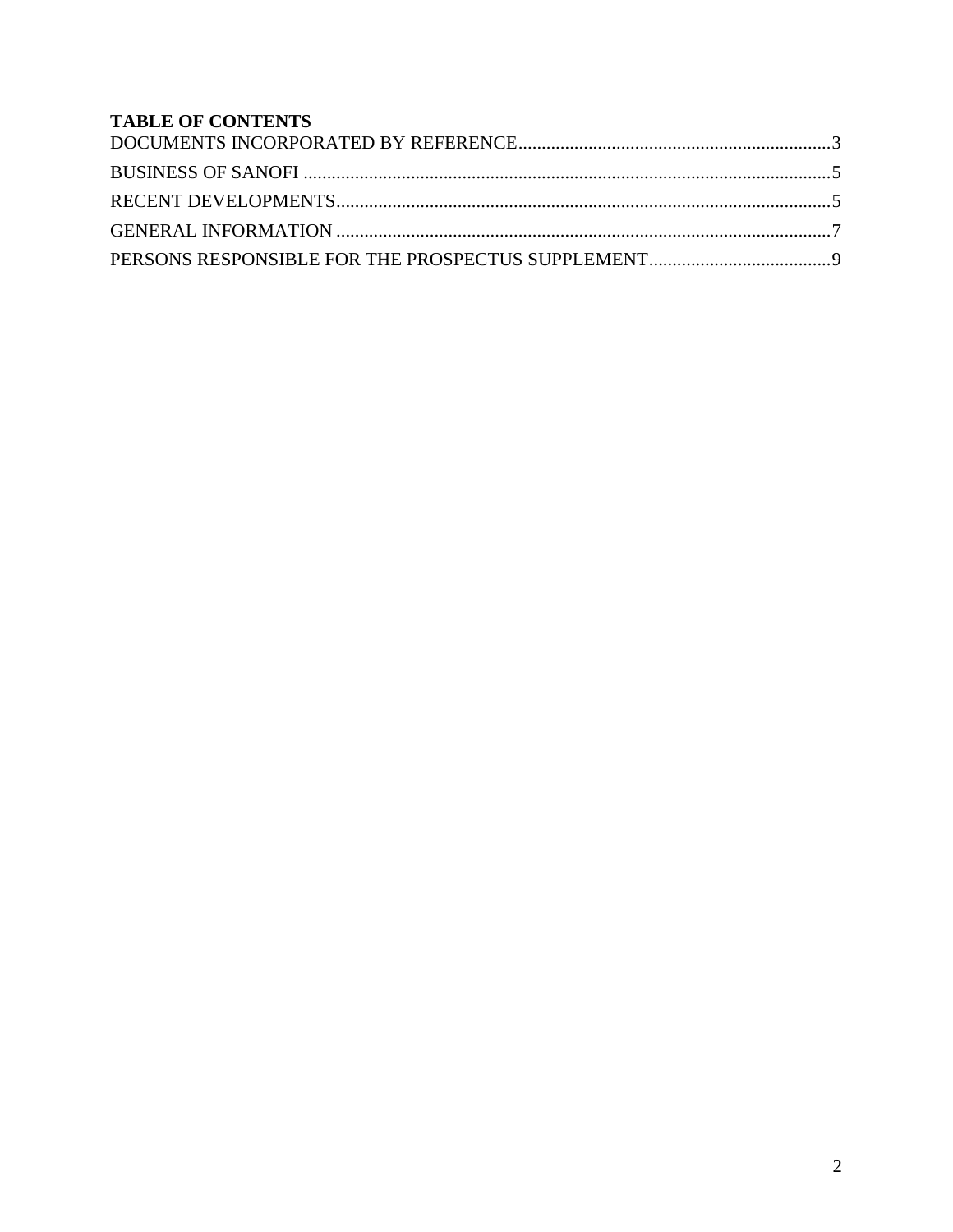## **DOCUMENTS INCORPORATED BY REFERENCE**

<span id="page-2-0"></span>The first paragraph of the "*DocumentsIncorporated by Reference*" section of the Base Prospectus (page 32) is amended to include as a first limb:

- the English version of the Issuer's press release entitled "Sales growth accelerated Full-year guidance raised" dated 29 July 2021 [https://www.sanofi.com/en/media-room/press-releases/2021/2021-07-29-07-30-00-](https://www.sanofi.com/en/media-room/press-releases/2021/2021-07-29-07-30-00-2270868) [2270868;](https://www.sanofi.com/en/media-room/press-releases/2021/2021-07-29-07-30-00-2270868)
- the English version of the Issuer's half-year financial report entitled ″Half-year financial report 2021″ dated 29 July 2021 [https://www.sanofi.com/-/media/Project/One-Sanofi-Web/Websites/Global/Sanofi-](https://www.sanofi.com/-/media/Project/One-Sanofi-Web/Websites/Global/Sanofi-COM/Home/en/investors/docs/Half-Year-Financial-Report%202021_FINAL.pdf?la=en&hash=62E2085B5E9F4E2E678D817EC8C6CA38)[COM/Home/en/investors/docs/Half-Year-Financial-Report](https://www.sanofi.com/-/media/Project/One-Sanofi-Web/Websites/Global/Sanofi-COM/Home/en/investors/docs/Half-Year-Financial-Report%202021_FINAL.pdf?la=en&hash=62E2085B5E9F4E2E678D817EC8C6CA38)  [2021\\_FINAL.pdf?la=en&hash=62E2085B5E9F4E2E678D817EC8C6CA38.](https://www.sanofi.com/-/media/Project/One-Sanofi-Web/Websites/Global/Sanofi-COM/Home/en/investors/docs/Half-Year-Financial-Report%202021_FINAL.pdf?la=en&hash=62E2085B5E9F4E2E678D817EC8C6CA38)

The table entitled "*Information Incorporated by Reference*" is hereby supplemented as follows:

#### **English version of "Sales growth accelerated - Full-year guidance raised" dated July 29, 2021**

| reference (Annex VII of EU $\vert$ 2021  | <b>Information incorporated by</b> $\vert$ Page no. in "Sales growth accelerated – Full-year guidance raised" dated 29 July |
|------------------------------------------|-----------------------------------------------------------------------------------------------------------------------------|
| Delegated Regulation<br>no.<br>2019/980) |                                                                                                                             |

#### **11. FINANCIAL INFORMATION CONCERNING THE ISSUER'S ASSETS AND LIABILITIES, FINANCIAL POSITION AND PROFITS AND LOSSES**

| Quarterly information | - 2021 second-quarter and first-half Sanofi sales: p. 2-9                     |
|-----------------------|-------------------------------------------------------------------------------|
|                       | - R&D update at the end of the second quarter 2021: p. 9-11                   |
|                       | - Progress on implementation of the Corporate Social Responsibility strategy: |
|                       | p. 12                                                                         |
|                       | - 2021 second-quarter and first-half financial results: p. 13-14              |
|                       | - Appendices: $p. 15-26$                                                      |

#### **English version of "Half-year financial report 2021" dated July 29, 2021**

#### **11. FINANCIAL INFORMATION CONCERNING THE ISSUER'S ASSETS AND LIABILITIES, FINANCIAL POSITION AND PROFITS AND LOSSES**

| 11.1. Historical financial<br>information             | - Consolidated balance sheets – assets: p. 2<br>- Consolidated balance sheets – equity and liabilities: p. 3<br>- Consolidated income statements: p. 4<br>- Consolidated statements of comprehensive income: p. 5<br>- Consolidated statements of changes in equity: p. 6-8<br>- Consolidated statements of cash flows: p. 9-10 |
|-------------------------------------------------------|---------------------------------------------------------------------------------------------------------------------------------------------------------------------------------------------------------------------------------------------------------------------------------------------------------------------------------|
|                                                       | - Notes to the condensed half-year consolidated financial statements as of June<br>30, 2021: p. 11-39                                                                                                                                                                                                                           |
| 11.2. Auditing of historical<br>financial information | p. 67                                                                                                                                                                                                                                                                                                                           |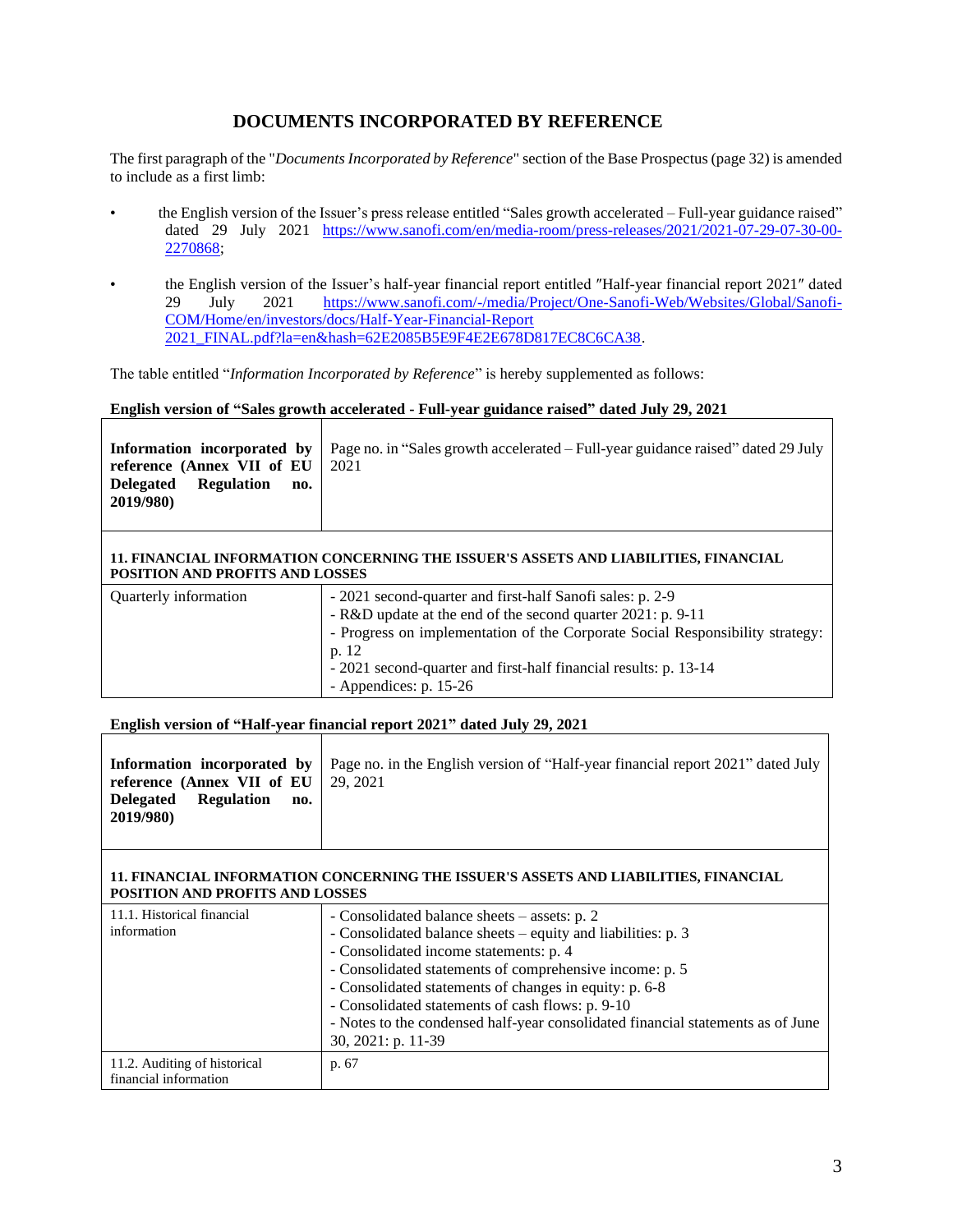| 11.3. Legal and arbitration |  |
|-----------------------------|--|
| proceedings                 |  |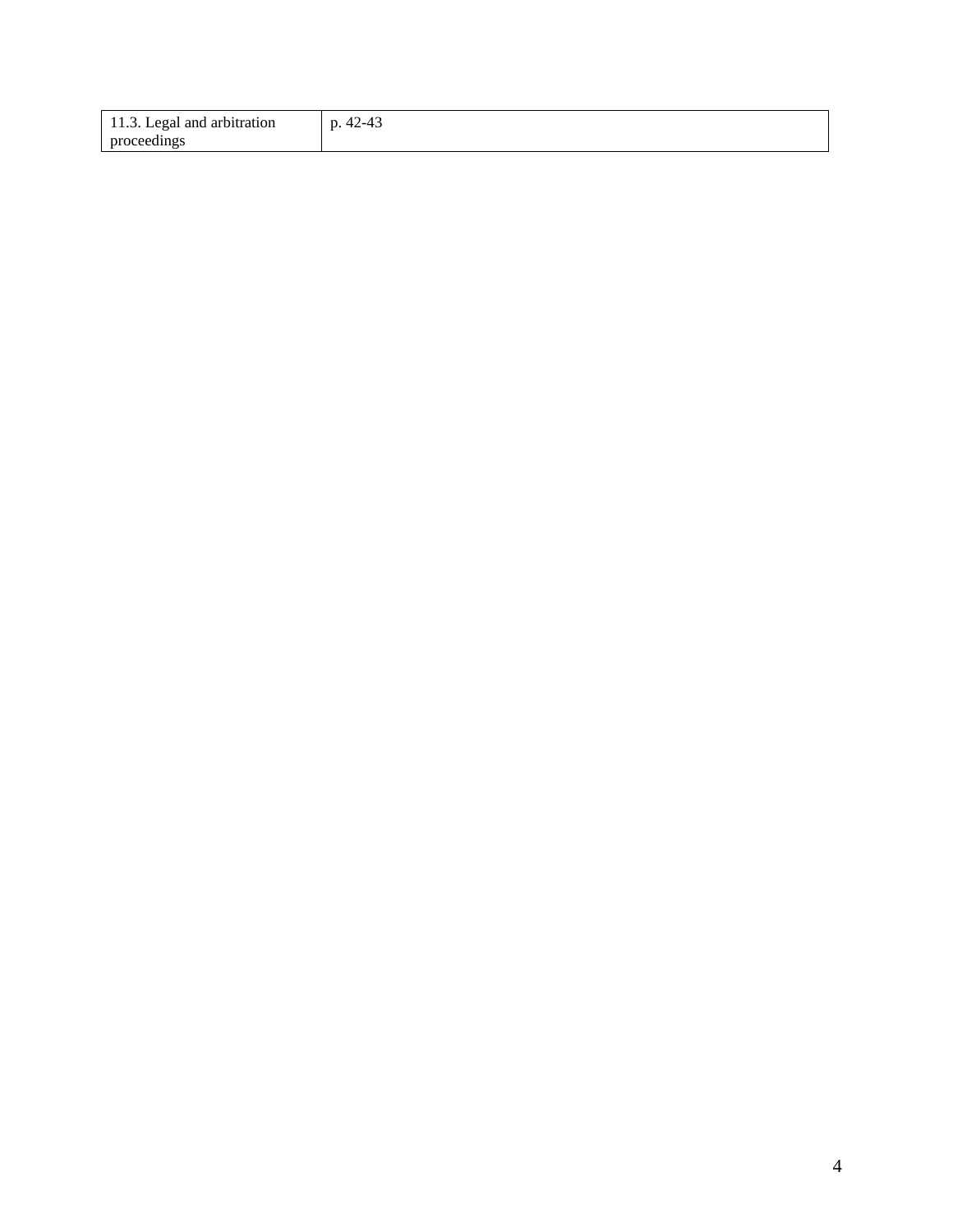### **BUSINESS OF SANOFI**

<span id="page-4-0"></span>The last paragraph of "Information on the Company" of the Base Prospectus (page 69) is hereby deleted in its entirety.

### **RECENT DEVELOPMENTS**

<span id="page-4-1"></span>The "Recent developments" section of the Base Prospectus (page 71) is hereby amended to include the following paragraph before "Issue of U.S. commercial paper":

**PARIS and LONDON – May 27, 2021** – Sanofi and GSK started enrolment in their Phase 3 clinical study to assess the safety, efficacy, and immunogenicity of their adjuvanted recombinant-protein COVID-19 vaccine candidate.

**USA – July 19, 2021** - The US Food and Drug Administration (FDA) has approved fexinidazole as the first all-oral treatment for both stages of the Trypanosoma brucei gambiense form of sleeping sickness (Human African trypanosomiasis) in patients 6 years of age and older and weighing at least 20 kg.

Fexinidazole was developed as part of an innovative partnership between the non-profit research and development organization Drugs for Neglected Diseases initiative (DNDi), which conducted the pivotal clinical trials for this treatment, in partnership with the National Sleeping Sickness Programs of the Democratic Republic of Congo (DRC) and Central African Republic (CAR), and Sanofi.

**PARIS – July 22, 2021** - Sanofi has concluded an agreement to divest an integrated portfolio of dental care brands and related medical devices to Septodont, a French privately-owned company headquartered near Paris. Divested portfolio includes four dental care brands Ultracain®, Rodogyl®, Birodogyl® and Dontisolon®, as well as related medical devices, mostly marketed in Europe. This portfolio of high-quality medicines benefits patients both during and after dental operations, while covering most dental indications (anesthetics, anti-infective and antiinflammatory).

This transaction continues Sanofi's ongoing strategic transformation announced in December 2019.

**PARIS – July 27, 2021** - The European Medicines Agency's (EMA) Committee for Medicinal Products for Human Use (CHMP) has adopted a positive opinion for avalglucosidase alfa, a long-term enzyme replacement therapy for the treatment of people with Pompe disease. The CHMP positive opinion and recommended indication reflect the robust data from avalglucosidase alfa's clinical development program.

**PARIS and TARRYTOWN, N.Y. – <b>July** 29, 2021 - A pivotal Phase 3 trial evaluating Dupixent® (dupilumab) in patients with moderate-to-severe chronic spontaneous urticaria (CSU), an inflammatory skin disease, met its primary endpoints and all key secondary endpoints at 24 weeks. Adding Dupixent to standard-of-care antihistamines significantly reduced itch and hives for biologic-naïve patients, compared to those treated with antihistamines alone (placebo) in Study A (the first of two trials) of the LIBERTY CUPID clinical program.

**PARIS – July 29, 2021** Sanofi appoints new leaders to Executive Committee.

- Roy Papatheodorou appointed Executive Vice President, General Counsel and Head of Legal, Ethics & Business Integrity
- Brendan O'Callaghan appointed Executive Vice President, Global Head of Industrial Affairs

Karen Linehan and Philippe Luscan, who have led Legal, Ethics & Business Integrity (LEBI) and Industrial Affairs at Sanofi for the last 14 and 13 years respectively have decided to retire. Karen will retire on December 31, 2021 and Philippe later in 2022. Sanofi has appointed Roy Papatheodorou and Brendan O'Callaghan as their respective replacements, joining the company's Executive Committee.

Roy Papatheodorou will take over the role of Sanofi's General Counsel and member of the Executive Committee on February 1, 2022.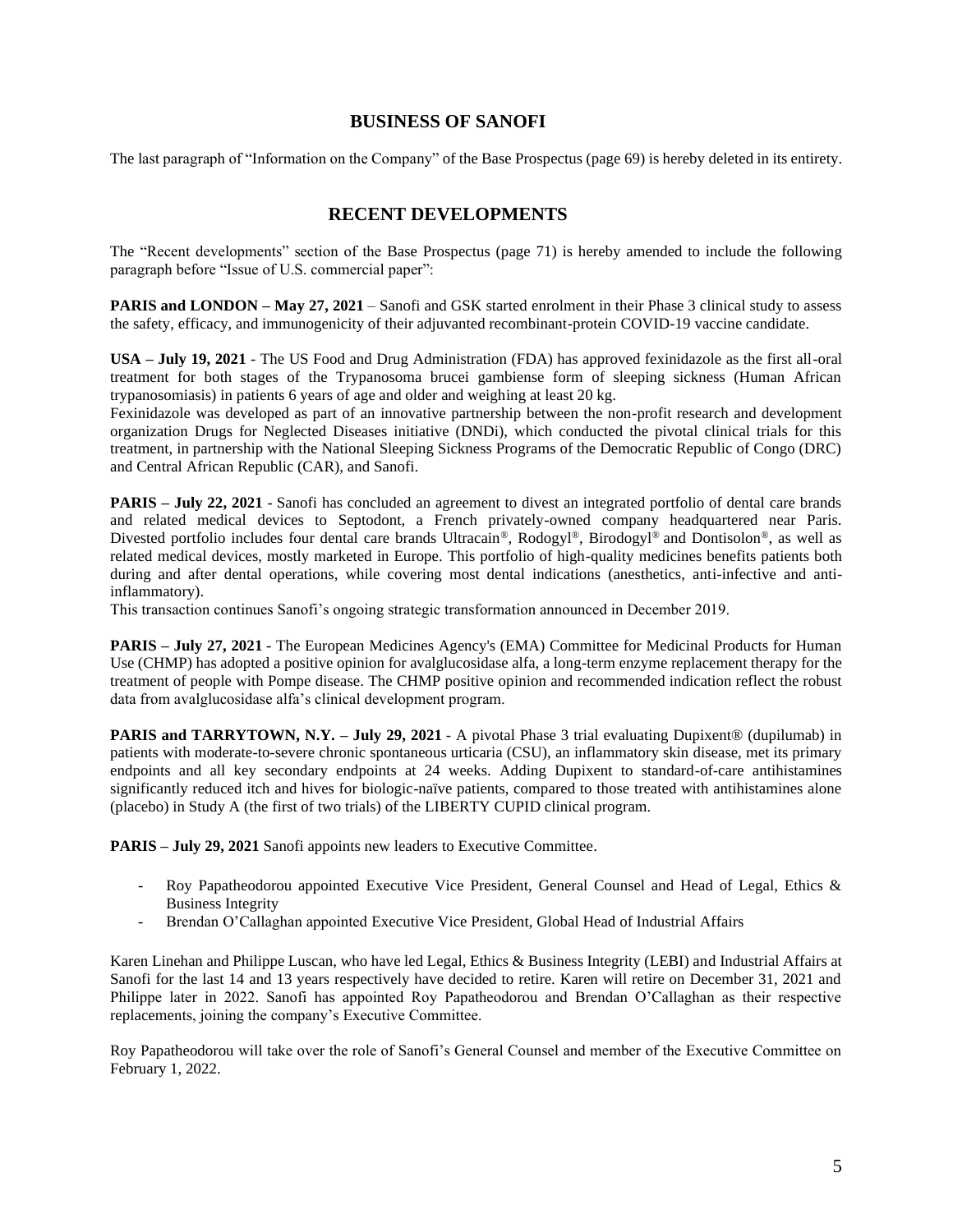Brendan O'Callaghan will become the new Global Head of Industrial Affairs and member of the Executive Committee as of October 1.

**PARIS and LEXINGTON, MASS – August 3, 2021 – s part of Sanofi's endeavor to accelerate the application of** messenger RNA (mRNA) to develop therapeutics and vaccines, the company has entered into a definitive agreement with Translate Bio (NASDAQ: TBIO), a clinical-stage mRNA therapeutics company, under which Sanofi will acquire all outstanding shares of Translate Bio for \$38.00 per share in cash, which represents a total equity value of approximately \$3.2 billion (on a fully diluted basis). The Sanofi and Translate Bio Boards of Directors unanimously approved the transaction.

**PARIS and TARRYTOWN, NY – August 5, 2021** - The Phase 3 trial of Sanofi and Regeneron's PD-1 inhibitor Libtayo in combination with platinum-doublet chemotherapy was stopped early after meeting its overall survival (OS) primary endpoint in patients with advanced non-small cell lung cancer (NSCLC). Adding Libtayo to chemotherapy significantly improved OS, compared to chemotherapy alone, in the trial that enrolled patients with metastatic or locally advanced disease and tumors with either squamous or non-squamous histology and across all PD-L1 expression levels. These data are planned to form the basis of regulatory submissions in the U.S. and European Union.

**PARIS – August 6, 2021** – The U.S. Food and Drug Administration (FDA) has approved Nexviazyme® (avalglucosidase alfa-ngpt) for the treatment of patients one year of age and older with late-onset Pompe disease, a progressive and debilitating muscle disorder that impairs a person's ability to move and breathe. Nexviazyme is an enzyme replacement therapy (ERT) designed to specifically target the mannose-6-phosphate (M6P) receptor, the key pathway for cellular uptake of enzyme replacement therapy in Pompe disease. Nexviazyme has been shown in clinical trials to provide patients with improvements in respiratory function and walking distance.

**PARIS and TARRYTOWN, N.Y. – August 30, 2021** - A pivotal Phase 3 trial evaluating Dupixent® (dupilumab) for the treatment of children aged 6 months to 5 years with moderate-to-severe atopic dermatitis, a chronic type 2 inflammatory disease, met its primary and all secondary endpoints. The data show adding Dupixent to standard of care topical corticosteroids (TCS) significantly reduced overall disease severity and improved skin clearance, itch, and health-related quality of life measures at 16 weeks compared to TCS alone. Dupixent is the first biologic medicine to show positive results in this young population and remains the only approved biologic medicine in patients 6 years and older with uncontrolled moderate-to-severe atopic dermatitis.

**PARIS and TARRYTOWN, N.Y. – September 3, 2021** - New Dupixent® (dupilumab) data showing clinical outcomes in adults, adolescents and children who have moderate-to-severe asthma with underlying type 2 inflammation, including patients with oral-corticosteroid (OCS)-dependent asthma, will be presented at the 2021 European Respiratory Society International Congress, September  $5 - 8$ .

**PARIS and NEW YORK – September 8, 2021 –** Sanofi has entered into a definitive merger agreement with Kadmon Holdings, Inc. (NASDAQ: KDMN) a biopharmaceutical company that discovers, develops, and markets transformative therapies for disease areas of significant unmet medical needs. The acquisition supports Sanofi's strategy to continue to grow its General Medicines core assets and will immediately add Rezurock™(belumosudil) to its transplant portfolio. Rezurock is a recently FDA-approved, first-in-class treatment for chronic graft-versus-host disease (cGVHD) for adult and pediatric patients 12 years and older who have failed at least two prior lines of systemic therapy.

**PARIS – September 14, 2021** - Sanofi announced the completion of its acquisition of Translate Bio, further accelerating the company's efforts to develop transformative vaccines and therapies using mRNA technology. The acquisition adds a critical pillar to the company's mRNA Center of Excellence which aims to unlock the potential of next-generation mRNA vaccines and other strategic areas such as immunology, oncology, and rare diseases.

#### *Issue of U.S. commercial paper*

As at 31 August 2021, the total aggregate amount of U.S. commercial paper outstanding was U.S.\$ 4.0 billion. No U.S. commercial paper has been issued by Sanofi since 31 August 2021. The total aggregate amount of U.S. commercial paper outstanding as at 15 September 2021 was U.S.\$ 4.0 billion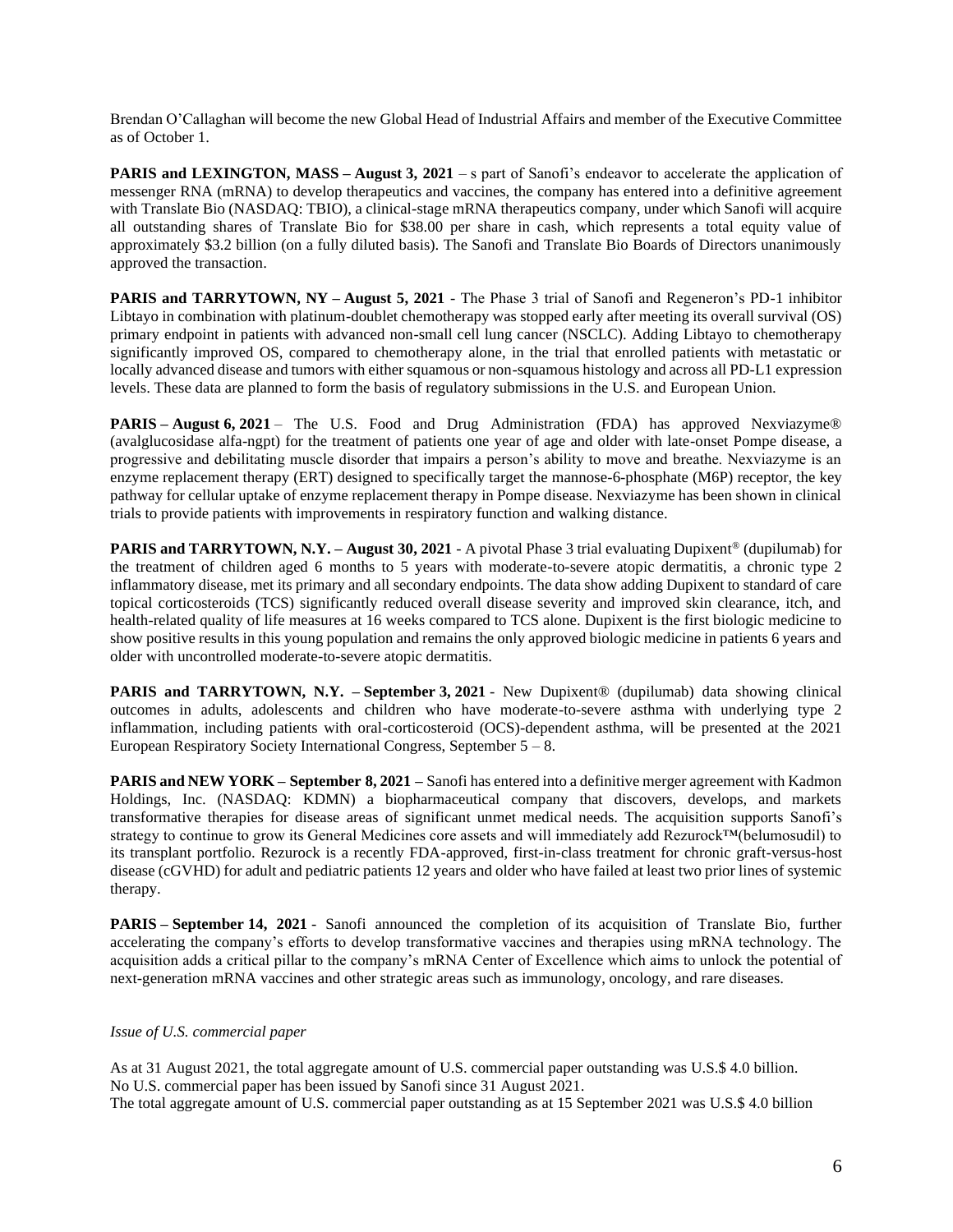### **GENERAL INFORMATION**

<span id="page-6-0"></span>Paragraph (9) in the General Information section of the Base Prospectus on page 90 entitled The " **Administrative, Management and Supervisory Bodies' Conflicts of Interest** " is deleted and replaced by the following:

Sanofi's corporate governance structure is disclosed at "*Item 6. Directors, Senior Management and Employees*" on pages 76 to 132 of the 2020 Annual Report on Form 20-F incorporated by reference herein; except as described hereafter and in the "Recent Developments" section above there has been no change to such corporate governance structure as of the date of this Supplement.

At its Annual General Meeting held on April 30, 2021, the General Meeting renewed Fabienne Lecorvaisier and Melanie Lee as Directors, ratified the co-opting of Gilles Schnepp and approved the appointment of Barbara Lavernos in replacement of Laurent Attal. On the proposal of the Nomination, Governance and CSR Committee, Rachel Duan was appointed member of the Remuneration Committee, Lise Kingo member of the Nomination, Governance and CSR Committee and Gilles Schnepp member of the Strategic Review Committee. Furthermore, the Board of Directors took note of the appointment of Wolfgang Laux and Yann Tran to replace Marion Palme and Christian Senectaire respectively as Directors representing employees.

Barbara Lavernos has spent her entire career with L'Oréal, whom she joined in 1991. In 2004, she was appointed Global Chief Procurement Officer, and was entrusted with the General Management of Travel Retail in 2012. In 2014, she was appointed Chief Operations Officer and became a member of the L'Oréal group Executive Committee. Since the end of 2018, she has headed up the group's IT teams, with a mission to lead the tech transformation of L'Oréal. Since February 2021, she has served as the L'Oréal group's President for Research, Innovation and Technologies and in May 2021, she was appointed Deputy CEO of L'Oréal. Barbara Lavernos is a graduate of the HEI chemical engineering school at Lille (France).

Directorships and appointments outside the Sanofi Group Directorships as of 12/31/2020

• None

Wolfgang Laux works for Sanofi and Aventis since 2000. Until 2006 he worked as Senior Scientist in Process Development in Frankfurt/Höchst and since 2006 as Industrialization Coordinator for new products in Industrial Affairs' central organization at Croix-de-Berny and Gentilly. Involved in employee representation since 2014 for the trade union organization "CFE-CGC", he has been a member of the Works council of the Sanofi Chimie central organization (since 2014), member of the Committee on hygiene, safety and working conditions (CHSCT, 2016-2019) and trade union delegate (since 2016). Wolfgang Laux holds a Ph.D. in organic chemistry from the University of Frankfurt am Main and has been a post-doctoral research fellow at the State University of New York at Stony Brook (US, 1998-2000) and at the University of Montpellier (France, 1996-1997).

Directorships and appointments outside the Sanofi Group Directorships as of 12/31/2020

• None

Yann Tran works for Sanofi and Aventis since 1995. Until 2006 he was a researcher in molecular biology and then a bioinformatics researcher from 2006 to 2010 at Sanofi R&D. Since 2010, he has been trade union leader in social relations in the Sanofi group and at national level and since 2014, he has been federal delegate in charge of the Pharmacy branch -negotiations and monitoring of branch agreements, national collective agreements as well as responsible for social protection for the FCE-CFDT federation (trade union organization). In 2021, he is coordinator for IndustriALL Europe at CEE Sanofi. He was a member of the Sanofi Employee Savings Supervisory Board (PEG and PERCO, 2010-2014) and a member of the Sanofi Group Committee (2010-2014). Yann Tran holds a master's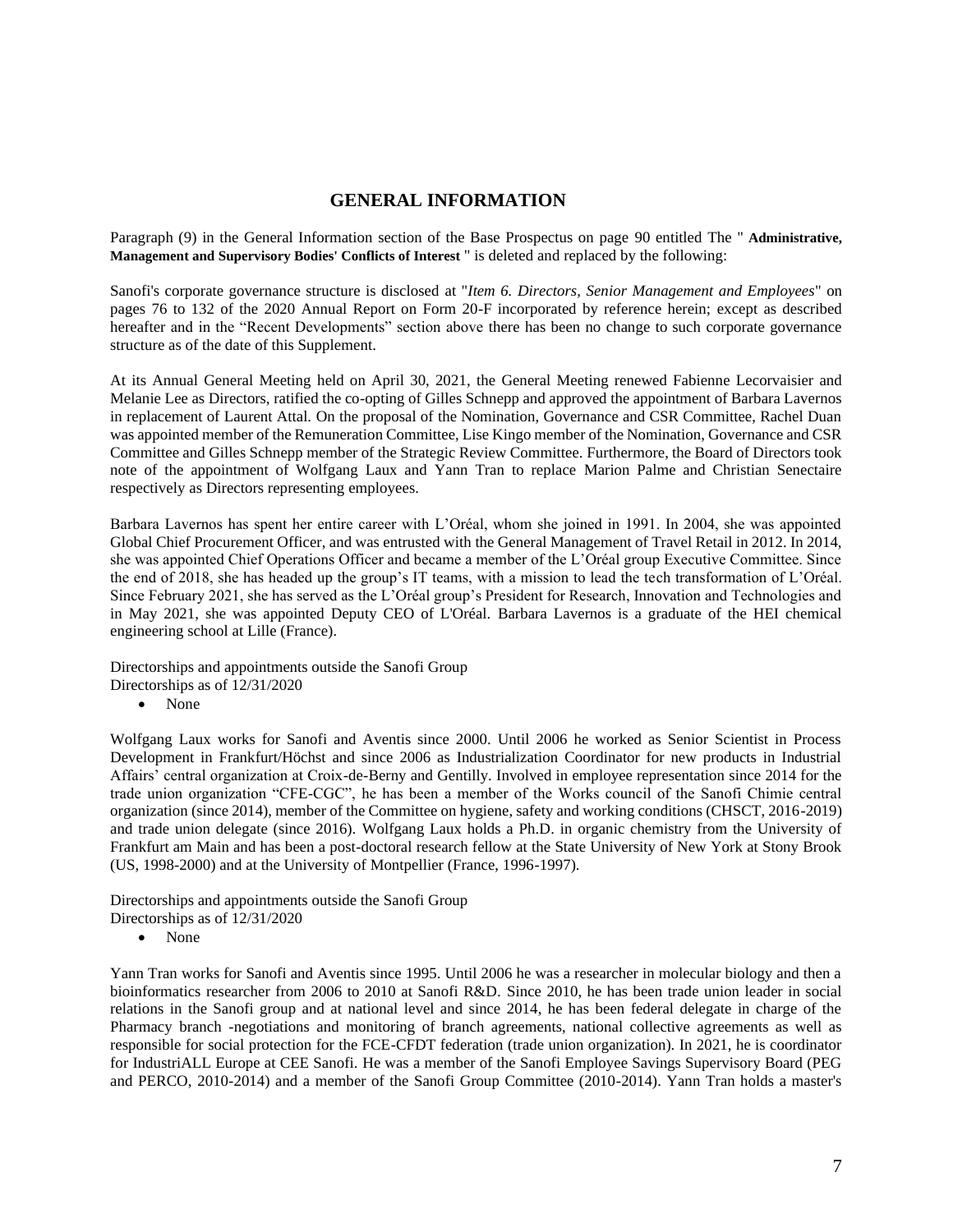degree in Biochemical and Biological Engineering Sciences and Techniques (Paris XII University, France) and a DEA in Biochemistry: Integrative Protein Biology (Paris VII University, France).

Directorships and appointments outside the Sanofi Group Directorships as of 12/31/2020

• None

The contact address of the directors and senior management, is the same as the registered office of the Issuer as found on page 94 of the Base Prospectus.

The Issuer believes that there are currently no potential conflicts of interest between the duties of the directors and chief corporate officers to the Issuer, their private interests or other duties.

Paragraph (7) in the General Information section of the Base Prospectus on page 96 entitled "**Trend Information and No Significant Change**" is hereby deleted and replaced in its entirety with the following:

"There has been no material adverse change in the prospects of the Issuer since 31 December 2020, nor has there been any significant change in the financial position or financial performance of the Issuer or of the Group since 30 June 2021."